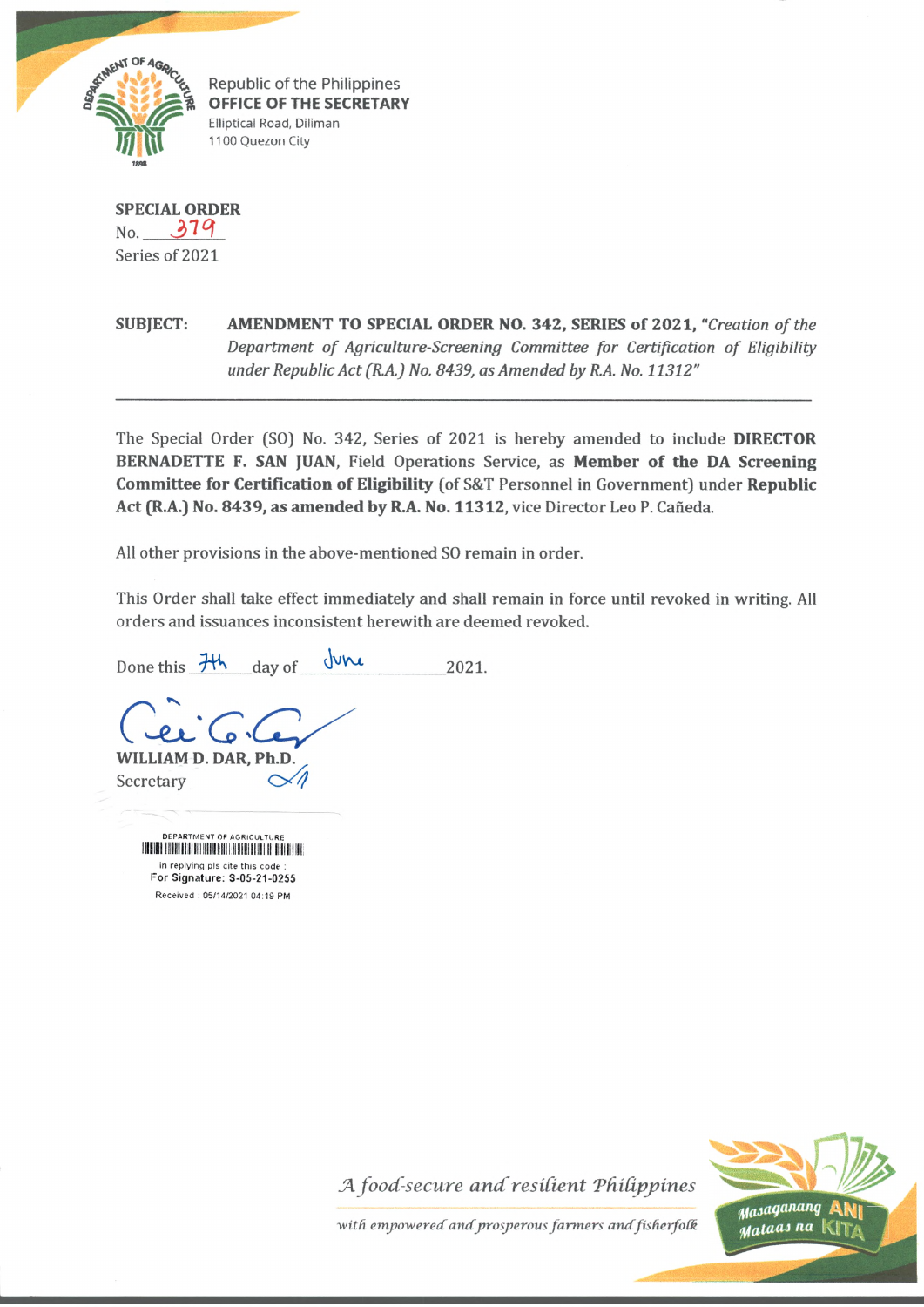

Republic of the Philippines **OFFICE OF THE SECRETARY** Elliptical Road. Diliman 1100 Quezon City

**SPECIAL ORDER** no. *: u/ i -* Series of 2021

SUBJECT: **CREATION** OF **THE DEPARTMENT OF AGRICULTURE - SCREENING COMMITTEE FOR CERTIFICATION OF ELIGIBILITY UNDER REPUBLIC ACT (R.A.)** NO. **8439, AS AMENDED BY R.A, NO. 11312**

In the exigency of service and to facilitate the implementation of the granting of benefits under R.A. No. 8439 otherwise known as Magna Carta for Scientists, Engineers, Researchers and other S&T Personnel in the Government, as amended by R.A. 11312 and pursuant to Administrative Order No. 14, series of 2021, dated April 16, 2021, the Department of Agriculture Screening Committee is hereby created as follows:

| Chair       |                      | Dr. Vivencio R. Mamaril                                   |
|-------------|----------------------|-----------------------------------------------------------|
|             |                      | Director, Bureau of Agricultural Research                 |
| Co-Chair    | $\ddot{\cdot}$       | Mr. Joell H. Lales                                        |
|             |                      | OIC-Asst. Director, Bureau of Agricultural Research       |
| Members     |                      | Dr. Rosana P. Mula                                        |
|             |                      | Asst. Director, Agricultural Training Institute           |
|             | $\ddot{\phantom{a}}$ | Dr. Leo P. Cañeda                                         |
|             |                      | Director, Field Operations Service                        |
|             |                      | Dr. Dionisio G. Alvindia                                  |
|             |                      | Scientist III, Department of Agriculture                  |
|             | ÷                    | Dr. Juan D. Albaladejo                                    |
|             |                      | Asst. Director, Bureau of Fisheries and Aquatic Resources |
|             |                      | Dr. Ruth S. Miclat-Sonaco                                 |
|             |                      | Program Director, National Livestock Program              |
| Secretariat |                      | <b>Bureau of Agricultural Research</b>                    |

The DA Screening Committee shall ensure that the work done by DA R4D personnel are contributing to goals of the Department of Agriculture, i.e. for the direct benefit of the Filipino farmers/fisherfolk through improvement of productivity, increase in income, and enhance competitiveness. The Magna Carta shall serve as incentive for productive and relevant R4D work in the DA. R4D personnel who qualifies for the Magna Carta shall be supported by their respective agencies.

0 X *Cx?*

( . *food-secure and resilient Philippines*

*with prosperous fanners and fisticrfotk*

*^ajagantutg* A\*\*! *#ata<u na* KlTA